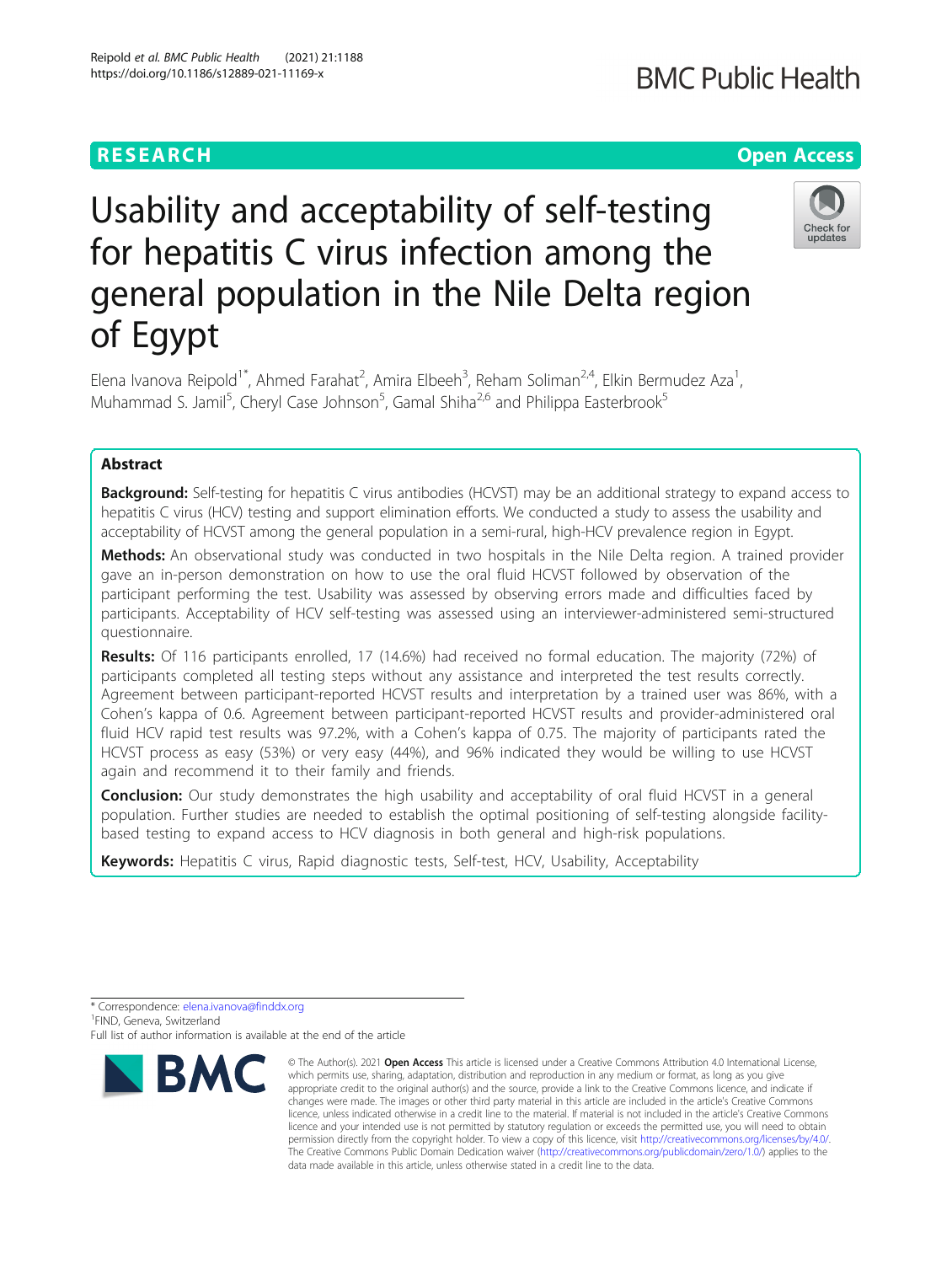#### Introduction

Hepatitis C virus (HCV) infection is a major cause of chronic liver disease worldwide. An estimated 71 million individuals are chronically infected with HCV, and there is a disproportionately high burden of this disease in low- and middle-income countries (LMICs) [\[1](#page-9-0)]. The global response to HCV has been transformed with the introduction of curative, short-course, pan-genotypic direct-acting antiviral (DAA) therapy. This has led to the adoption of a "treat all" approach for HCV-infected persons, regardless of disease stage, and available at low cost in most LMICs. In 2016, the World Health Organization (WHO) launched the Global Health Sector Strategy on Hepatitis 2016–2021, with the ambitious goal to eliminate HCV as a public health threat by 2030 [[2\]](#page-9-0). There has been considerable scale-up of testing and treatment in several champion countries, in particular Egypt [\[3\]](#page-9-0); however, globally, less than 20% of all persons with HCV infection have been tested and less than onequarter of diagnosed patients have been treated [[1\]](#page-9-0). This gap in diagnosis and treatment is even higher in many LMICs that have a high burden of HCV. This is particularly true in rural or hard to reach settings and among some high-risk groups, such as people who inject drugs (PWID) and men who have sex with men (MSM).

WHO recommends focused screening for HCV infection in the most affected populations in all settings and routine testing of all adults, adolescents and children in settings with ≥2% HCV antibody prevalence in the general population [[4,](#page-9-0) [5](#page-9-0)]. In addition, WHO recommends a single rapid diagnostic test (RDT) followed by prompt HCV RNA viral load test to confirm viremia and staging of liver disease prior to initiating treatment [\[4,](#page-9-0) [5](#page-9-0)]. Lack of access to HCV testing services and confirmatory viral load testing remain significant barriers to expanding treatment efforts. To expand access to HCV testing and treatment will require greater decentralization of testing and treatment services to primary care and harm reduction sites [[6\]](#page-9-0), in addition to the adoption of innovative and convenient testing approaches, including self-testing [[7](#page-9-0)].

Self-testing, where people collect their own specimen, perform a simple rapid test, and interpret the result, has been recommended by WHO since 2016 [[8\]](#page-9-0), as an accurate, safe, and acceptable approach to reach people with human immunodeficiency virus (HIV) who may not otherwise access testing, including high-risk populations  $[9-12]$  $[9-12]$  $[9-12]$  $[9-12]$ . Most untrained lay users can perform HIVST as effectively as trained providers, and adverse events are rare [[13,](#page-9-0) [14](#page-9-0)]. HIV self-testing (HIVST) national policy uptake has grown rapidly - 88 countries had HIVST friendly polices as of July 2020, and 41 of them were routinely implementing HIVST [[15\]](#page-9-0). In 2019, WHO updated its guidance on HIVST, highlighting service delivery models and support tools to assist further implementation and scale-up [[16\]](#page-9-0).

Self-testing for HCV antibody (HCVST) may be an additional strategy to support elimination as it could increase the coverage of HCV testing reaching individuals missed by conventional facility or community-based testing modalities. Self-testing offers privacy and convenience. However, HCVST also raises important concerns particularly with challenges in conduct and interpretation of test results due to user errors, and in linking individuals with positive self-test results to further confirmatory testing and care. Current experience with HCVST remains limited to small pilot or research studies. These include a qualitative study of selfsampling among 22 PWID in London [[17](#page-9-0)] and two studies, conducted in the United States and China, on the accuracy of oral fluid-based HCV antibody tests adapted for self-testing [\[18,](#page-9-0) [19\]](#page-9-0). These studies showed high agreement between results obtained by untrained users and healthcare provider-delivered testing [[18,](#page-9-0) [19](#page-9-0)]. The use of HCVST has not yet been recommended by WHO, and as yet there have been no products approved by a stringent regulatory authority in any country or prequalified by WHO. However, several professional-use HCV RDTs already prequalified by WHO could potentially be adapted by the manufacturers for self-testing use. Further studies on the usability and acceptability of HCVST in different population groups and settings are needed to inform global guidelines and policy development.

FIND (Foundation for Innovative New Diagnostics), in collaboration with WHO, has recently undertaken an initial series of pilot studies to examine the usability and acceptability of HCVST in a range of different settings across five countries – Egypt (general population in a high burden country), China (MSM), Vietnam (PWID and MSM), Georgia (PWID and MSM), and Kenya (PWID). These sites and populations were selected for these small pilot studies (less than 150 individuals) based on existing collaborative partnerships on HCV testing and treatment, and not on the intended prioritisation of these countries for implementation and promotion of HCVST. We report here an assessment of the usability and acceptability of HCVST among the general population in a semi-rural setting in Egypt. Egypt has among the highest prevalence and burden of HCV infection worldwide, with a generalized epidemic, largely as a result of poor injection safety and other unsafe medical practices [[20\]](#page-9-0). In 2015, the estimated national prevalence of chronic viremic HCV infection was 7% in those aged 15 to 59 years [[21\]](#page-9-0). The national government and the Ministry of Health and Population (MOHP) [\[22](#page-9-0)] established an early, effective viral hepatitis response, with the goal of eliminating HCV infection from Egypt [\[23\]](#page-9-0). In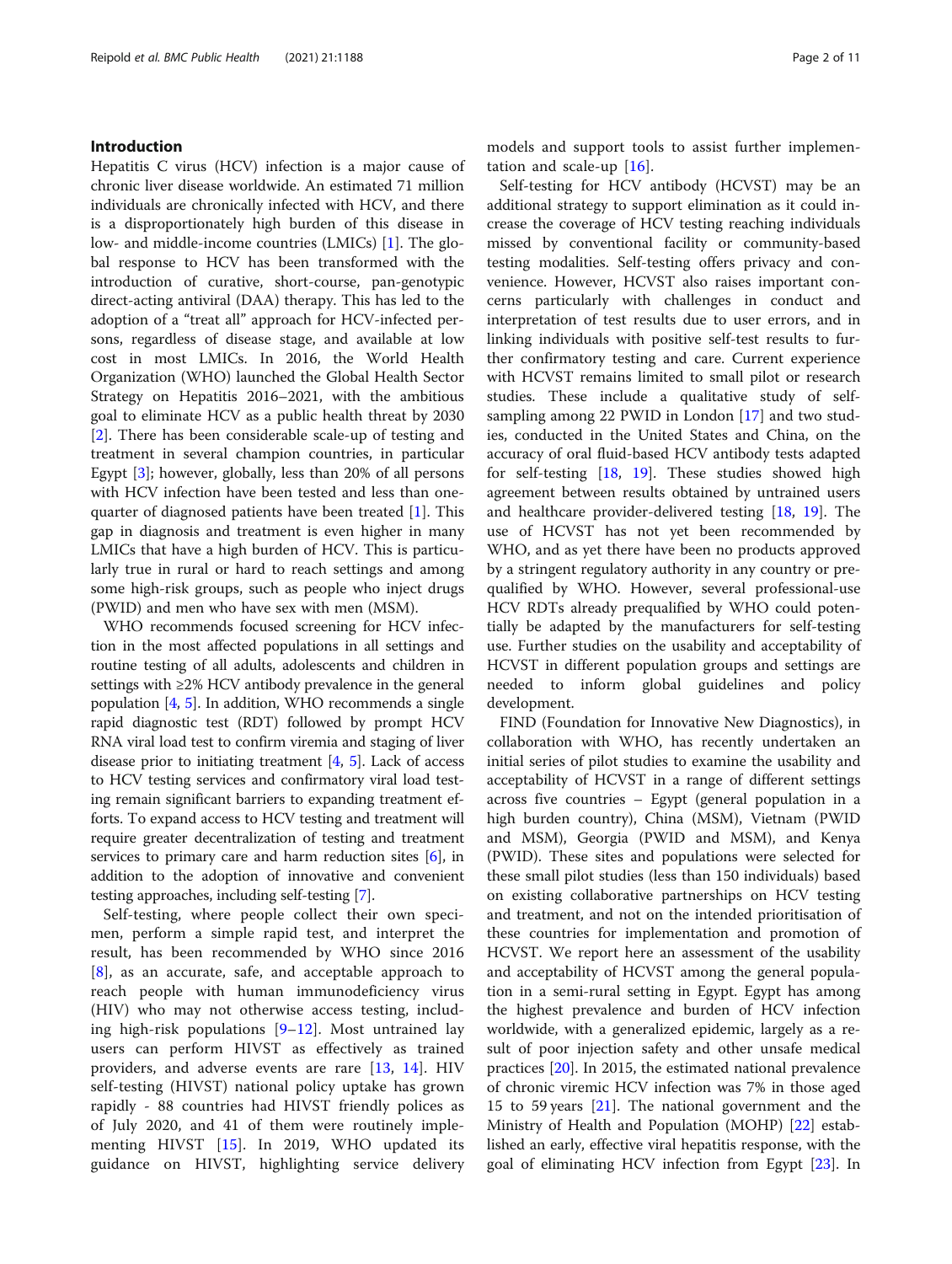October 2018, the Egypt government initiated mass screening of the population to improve case-finding, under the Presidential Initiative "100 Million Healthy Lives". As of December 2019, more than 50 million Egyptians had been tested [\[23\]](#page-9-0), almost two-thirds of the national population, and a total of 3 million people have been treated with DAAs since 2014.

#### **Methods**

#### Study design and setting

We undertook a cross-sectional, observational study in two hospitals (Association of Liver Patient Care Hospital (ALPC) and Shirbin Hospital) in the Nile Delta region of the Mansoura region of Egypt. Both hospitals are associated with the Egyptian Liver Research Institute and Hospital (ELRIAH), a non-governmental organization focused on the development and dissemination of knowledge in hepatology and gastroenterology. This region was the setting for an innovative "educate, test, and treat" community-based HCV program in 73 villages. This acted as a model for the elimination of HCV infection in rural communities and achieved high treatment coverage and cure of the estimated infected adult population [[24\]](#page-9-0). It was also part of the national "100 Million Healthy Lives" program, which aimed to screen the entire adult population in the country between October 2018 and April 2019 [[23](#page-9-0), [25](#page-9-0)]. This site was chosen for inclusion in this small pilot study (less than 120 persons) based on this existing collaborative partnership on HCV testing and treatment [[24\]](#page-9-0) and not the intended prioritisation of Egypt for the positioning and promotion of HCVST.

#### Sample size

As there are no published data on acceptance of HCV self-testing, we made a conservative assumption that 50% of eligible individuals will accept self-testing. To estimate the proportion in this study with a 95% confidence interval based on Wilson's score method, with +/− 10% margin of error, the minimum sample size of 100 participants will be required.

#### Participants

The study participants were recruited consecutively. Patients aged 18 years or older and accompanying adults attending general medical outpatient clinics at the ALPC and Shirbin Hospitals between 5 and 19 May 2019 were invited to participate in this study. Individuals were excluded if they had previous experience with HIV and/or HCV self-testing. All participants who were willing to participate and provided written informed consent were enrolled.

#### Test kit

For the purposes of this study, we used the OraQuick® HCV Rapid Antibody Test (OraSure Technologies Inc., Bethlehem, PA, USA), a manually performed, visually read, 20-min immunoassay for the qualitative detection of HCV antibodies in serum, whole blood and oral fluids. Independent evaluation reported 99.4% sensitivity of the OraQuick® HCV Rapid Antibody Test in fingerstick whole blood and 97.6% sensitivity in oral fluids while the specificity was 100% in both specimen types [[26\]](#page-9-0). The test has been prequalified by WHO for professional use  $[27]$  $[27]$ . For the study purposes, OraQuick® HCV Rapid Antibody Test was repackaged by the manufacturer for self-testing. It was labeled with the instructions for use, which had been adapted by the manufacturer for self-testing and then translated into Arabic.

#### Procedure

Ten hospital staff (one physician, four nurses, three laboratory technicians, and two administrative staff) were trained in the assessment of the HCVST process. Standardized checklists were used to record any errors or difficulties participants experienced when conducting HCVST. A one-week, on-site training session was provided for all study personnel at both sites.

The HCVST process included the following steps. Pre-testing: (1) Opening the package, (2) reading the instructions for use, (3) removing the test tube from the test pack, (4) removing the cap from the test tube, (5) placing the tube into the stand, (6) removing the test device from the test pack. Performing the test: (7) Correct handling of the device (not touching the flat pad), (8) collecting a sample of oral fluid, (9) placing the test device in the test tube, (10) checking the test device stays in the tube while testing, (11) Monitoring the time while waiting for the result. Results: (12) Correctly reading and interpreting the results.

Once a participant had been enrolled, a trained study staff gave a one-to-one, in-person demonstration on how to use the HCVST kit, together with written and pictorial instructions (Additional file [1](#page-8-0)). Immediately after an in-person demonstration session, participants used the OraQuick® HCV Rapid Antibody Test to perform self-testing in a private room. This was carried out under the observation of a designated staff member experienced in HCV testing. The staff member encouraged the participants to perform the self-testing by themselves, without any assistance, and documented any errors or difficulties observed during the testing procedure, using a product-specific checklist. Assistance was provided by the observers only if the participant had exhausted all attempts to complete the testing step (usually after 15 min of trying without success) and requested help. On completion of testing, the results were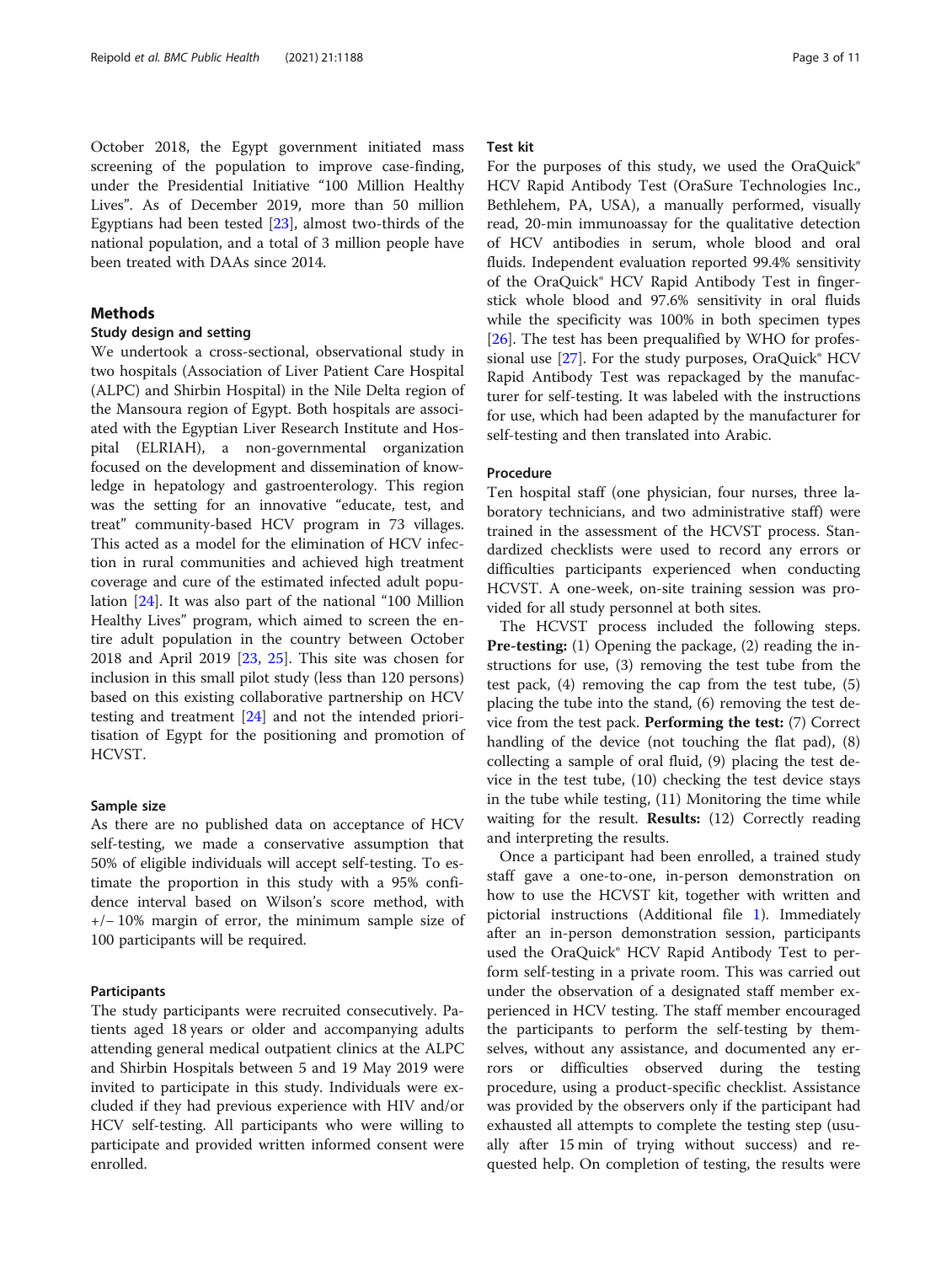first read and interpreted by the participant; immediately afterward the results were independently read and interpreted by a staff member trained in use of the Ora-Quick® HCV Rapid Antibody Test.

Routine data collected included participants' demographic characteristics, educational level, and selfreported risk factors for HCV infection. Information on participants' views and attitudes around HCVST were collected using an interviewer-administered paper-based questionnaire (Additional File [4](#page-8-0)). The questionnaire topics included the participant's rating of the ease of use of HCVST, willingness to use HCVST again and recommend it to their family and friends, follow-up actions after receiving a positive/reactive result, and preferred modes of testing in the future. The laboratory technician then conducted a second test using an oral fluid Ora-Quick® HCV Rapid Antibody Test for professional use.

#### Analysis

The usability of HCVST was assessed by calculating the number and percentage of participants with documented errors and also those who experienced difficulties identified by the observer, similar to previous studies of HIVS T [[28\]](#page-9-0). Inter-reader concordance for self-test results was calculated as the percentage agreement between the results as interpreted by the participant and the same results as interpreted by the study staff; Cohen's kappa coefficient was then calculated [\[29\]](#page-9-0). Inter-operator concordance was determined as the percentage agreement between the self-testing result reported by the participant and the result of a professional-use test conducted by a trained staff member. Cohen's kappa coefficient was calculated in two ways: one including invalid results and one excluding invalid results. Acceptability was based on participants' self-reported views and preferences around HCVST, reported as numbers and percentages.

#### Results

#### Participant characteristics

Figure 1 shows the flowchart for study eligibility and enrolment. Between 5 and 19 May 2019 (coinciding with Ramadan and daily fasting), 124 individuals were

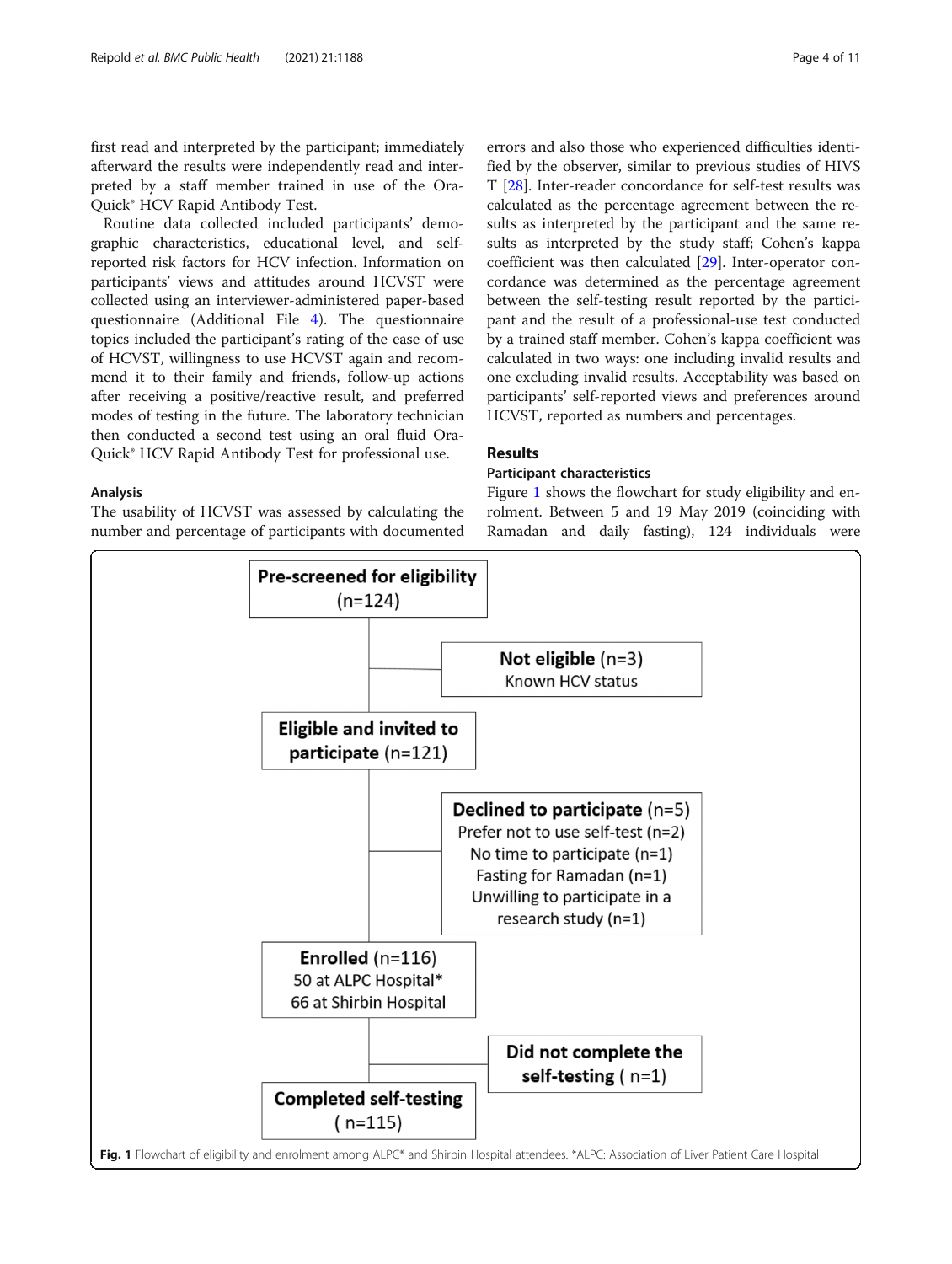screened for eligibility; 121 were eligible and invited to participate. Five individuals declined, two of whom indicated an unwillingness to use a self-test as the reason for declining. Table 1 summarizes the demographic characteristics of the 116 enrolled participants: 70 (61%) were male, median age was 39 years (IQR 32–48), 88 (75.8%) had at least secondary school education, while 17 (14.6%) of the participants had received no formal education (7 women and 10 men). Two-thirds of enrolled participants were employed (76, 65.5%) and 91 (78.4%) were married. Twenty-eight (24.1%) participants

Table 1 Baseline demographic characteristics of the 116 participants enrolled in the study

|                                                                                         | $n = 116$      | %     |
|-----------------------------------------------------------------------------------------|----------------|-------|
| Median age, years (IQR)                                                                 | 39 (32-48)     |       |
| Sex                                                                                     |                |       |
| Female                                                                                  | 46             | 39%   |
| Male                                                                                    | 70             | 61%   |
| <b>Educational level</b>                                                                |                |       |
| No education                                                                            | 17             | 14.6% |
| Primary school                                                                          | 9              | 7.7%  |
| Secondary school                                                                        | 62             | 53.4% |
| College or higher                                                                       | 26             | 22.4% |
| Not available                                                                           | 2              | 1.7%  |
| <b>Employment status</b>                                                                |                |       |
| Unemployed                                                                              | 40             | 34.5% |
| Employed                                                                                | 76             | 65.5% |
| <b>Marital status</b>                                                                   |                |       |
| Married                                                                                 | 91             | 78.4% |
| Unmarried                                                                               | 14             | 12%   |
| Divorced or widowed                                                                     | 10             | 8.6%  |
| Not available                                                                           | 1              | 0.8%  |
| Self-reported exposure (ever) to any of the following risk factors<br>for HCV infection |                |       |
| Dental procedure(s)                                                                     | 98             | 84.5% |
| Surgical procedure(s)                                                                   | 42             | 36.2% |
| Sharing shaving tools or toothbrushes                                                   | 22             | 18.9% |
| Injecting unprescribed drugs or sharing needles                                         | $\overline{2}$ | 1.7%  |
| HCV-positive household member                                                           | 28             | 24.1% |
| None reported                                                                           | 6              | 5.2%  |
| Frequency of routine health checks per year                                             |                |       |
| More than once per year                                                                 | 32             | 27.6% |
| Once per year                                                                           | 19             | 16.4% |
| Rarely                                                                                  | 49             | 42.2% |
| Never                                                                                   | 16             | 13.8% |
| <b>Awareness of self-testing</b>                                                        |                |       |
| Aware that certain kinds of tests can be<br>performed at home                           | 104            | 89.6% |

reported having a household member who was HCVpositive, and the majority of participants (104, 89.6%) were aware that self-testing was available for other medical conditions.

#### Usability of HCV self-testing

Table [2](#page-5-0) shows the results of observer assessment of errors, difficulties, and need for assistance during the selftesting process. Only one of the 116 participants was unable to complete the HCVST process and stopped after step 5 (placement of the buffer tube into the stand), due to spillage of the buffer solution. Overall, 102 (88%) participants completed the testing procedure without any errors and 99 (86%) interpreted the results correctly. The most frequently observed errors were incorrect handling of the test device (i.e., a participant touched the flat pad used for specimen collection), not using correct timekeeping, and incorrect interpretation of the test results. In addition, five participants did not utilize the written instructions for use (three were illiterate) (Table [2\)](#page-5-0). Around half of the participants (62, 53.4%) experienced difficulties with at least one step. The most frequently observed difficulties were removing the cap from the test tube (48, 41.4%) and sliding the tube into the stand (21, 18.1%). Less frequent difficulties were opening the package, placing the test device into the tube, and reading the results (Table [2\)](#page-5-0). Assistance was provided to 14 of the 116 participants and four required assistance for more than one step in the testing process.

#### Interpretation of self-test results: inter-reader concordance

Overall, 113 of the 115 participants who completed the testing procedure also interpreted their test result, but two were unable to do so. A total of 91 participants read their results as negative, 18 as positive, and 4 as invalid. Three of the 115 self-test results were interpreted as being invalid by the trained study staff (Table [3](#page-6-0)). One study participant read their invalid result as positive and another read theirs as negative. The results of five tests determined to be positive by the study staff were reported negative by study participants. Two of these five tests produced very faint test lines, and these participants tested negative when subsequently tested by study staff. Four participants reported positive results that were interpreted as negative by trained staff. Overall, inter-reader concordance was 86%, with a Cohen's kappa value of 0.6.

#### Concordance of self-testing and provider-delivered testing results

Participants were re-tested by a study staff member using oral fluid OraQuick® HCV Rapid Antibody Test for professional use and this re-testing yielded 95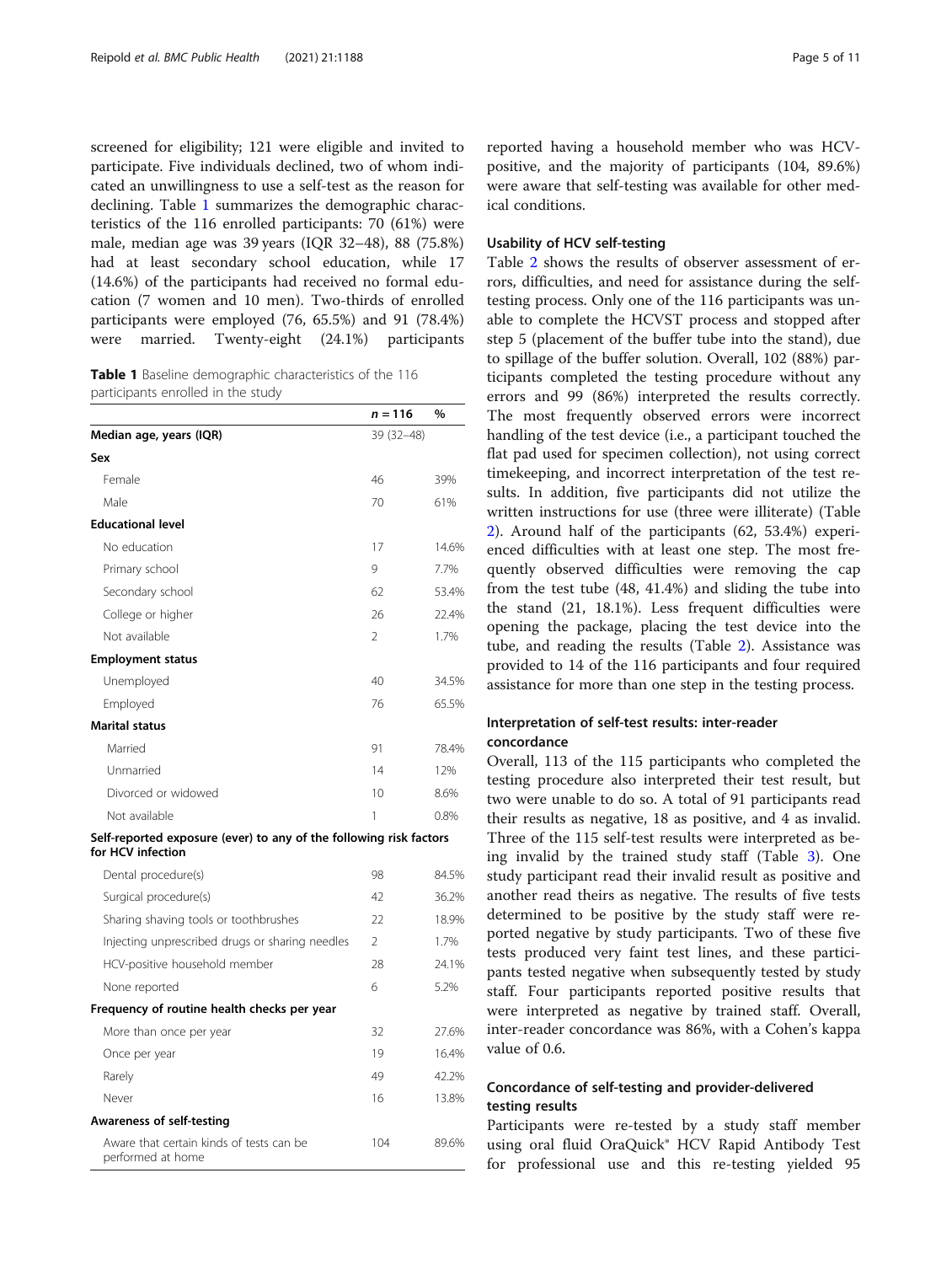<span id="page-5-0"></span>

| Table 2 Observer assessment of errors (using a product-specific |  |  |  |
|-----------------------------------------------------------------|--|--|--|
| checklist), difficulties, and steps requiring assistance        |  |  |  |

| <b>Observation</b>                                                                                                                                   | % (n) of<br>participants |
|------------------------------------------------------------------------------------------------------------------------------------------------------|--------------------------|
| Observed errors at each step using the usability checklist                                                                                           |                          |
| Pre-testing                                                                                                                                          |                          |
| Opening the package                                                                                                                                  | 0% (0/116)               |
| Reading/using the instructions for use                                                                                                               | 4.3% (5/116)             |
| Removing the test tube from the test pack                                                                                                            | 0% (0/116)               |
| Removing the cap from the test tube                                                                                                                  | 0.8% (1/116)             |
| Placing the tube into the stand                                                                                                                      | 4.3% (5/116)             |
| Removing the test device from the test pack <sup>a</sup>                                                                                             | 0% (0/115)               |
| <b>Conducting the test</b>                                                                                                                           |                          |
| Touched the flat pad                                                                                                                                 | 4.3% (5/115)             |
| Incorrect manipulation to collect oral fluid                                                                                                         | $0.8\%$ (1/115)          |
| Incorrect placing of the test device in the test tube                                                                                                | $0.8\%$ (1/115)          |
| Test device came out of the tube while testing                                                                                                       | 0% (0/115)               |
| Incorrect timekeeping                                                                                                                                | 5.2% (6/115)             |
| Errors observed during at least one step                                                                                                             | 12% (14/116)             |
| <b>Test interpretation</b>                                                                                                                           |                          |
| Interpreted test results incorrectly (the result read<br>by the study participant was not in agreement<br>with re-reading by a trained staff member) | 13.9% (16/115)           |
| Observed difficulties with testing steps                                                                                                             |                          |
| Opening the package                                                                                                                                  | 12.1% (14/116)           |
| Removing the cap from the test tube                                                                                                                  | 41.4% (48/116)           |
| Placing the tube into the stand                                                                                                                      | 18.1% (21/116)           |
| Placing the test device into the tube                                                                                                                | 2.6% (3/115)             |
| Reading and interpreting the results                                                                                                                 | 2.6% (3/115)             |
| Experienced difficulties during at least one step                                                                                                    | 53.4% (62/116)           |
| Assistance provided <sup>b</sup>                                                                                                                     |                          |
| Opening the package                                                                                                                                  | 2% (2/116)               |
| Opening and removing the cap from the tube                                                                                                           | 4% (5/116)               |
| Placing the tube into the stand                                                                                                                      | 7% (8/116)               |
| Placing the test device into the tube <sup>a</sup>                                                                                                   | 1% (1/115)               |
| Reading the results <sup>a</sup>                                                                                                                     | 2.6% (3/115)             |
| Assistance provided during at least one step                                                                                                         | 12.1% (14/116)           |
| Completed all testing steps correctly without any<br>assistance and interpreted the test results correctly                                           | 72% (84/116)             |

<sup>a</sup>One participant poured the buffer out of the buffer tube and had to stop the testing procedure, affecting the following observations in this table; <sup>a</sup>Assistance was provided when requested by a participant after they made multiple efforts to conduct the test unassisted

negative results and 20 positive results. When all HCVS T results reported by participants were compared with results of re-testing by trained study staff, the interoperator concordance was 89.5%, with a Cohen's kappa value of 0.67. When invalid results were excluded from the analysis, the concordance was 92.7%, with a Cohen's kappa value of 0.75 (Table [3\)](#page-6-0).

#### Acceptability and user attitudes toward HCV self-testing

Prior to conducting the HCVST procedure, more than 95% of participants expressed a willingness to use an HCV self-test if this option was available. After completing HCVST, two participants (1.7%) rated the overall experience as "difficult" or "very difficult"; both of these individuals lacked a formal education and were also unable to tell the time without assistance. About 18% of participants found both opening the buffer tubes and placing the tube in the plastic stand to be difficult (Fig. [2](#page-6-0)).

Table [4](#page-7-0) summarizes the findings of the intervieweradministered assessment of participant post-testing feedback. The majority of participants (112/116, 96.5%) reported that they would use an HCV self-test again if it were available. Of the four who indicated they would not use an HCVST again, reasons included the complexity of the procedure (one participant) and having to pay for the test themselves (two participants).

Nearly all participants (115/116, 99%) said they would recommend the test to their family and friends, twothirds (78, 67.2%) reported that testing at home would be their preferred method of testing for HCV in the future, while 27 (23.3%) expressed a preference for testing by a healthcare provider. The most common reasons for a preference for HCVST were protection of privacy (35, 30.2%) and the flexibility to conduct a test at any time (57, 49.1%), while the main disadvantage noted was the absence of counselling (Additional File [3](#page-8-0)). Six participants (5%) also indicated that they were not confident in the HCVST results (Additional File [3\)](#page-8-0). There was a preference for oral fluid-based HCVST among 75 (64.6%) participants and blood-based testing among 28 (24.1%). The majority of participants were aware that they would need to contact a health facility in the event of a positive HCV self-test result (113, 97%), and 78 participants (67%) were aware that HCV infection is curable.

#### **Discussion**

This is one of the first studies globally to report on the usability and acceptability of an oral fluid-based HCV antibody self-test among the general population in an LMIC setting. The 116 study participants were enrolled from attendees at two outpatient clinics in the Nile Delta region of Egypt, a region with a high HCV prevalence but also a high level of awareness of HCV infection. Overall, our study showed high usability and acceptability of HCVST. The majority of participants were able to correctly perform HCVST, following a short one-to-one demonstration on how to use the test. Although most participants (88%) conducted the HCVST process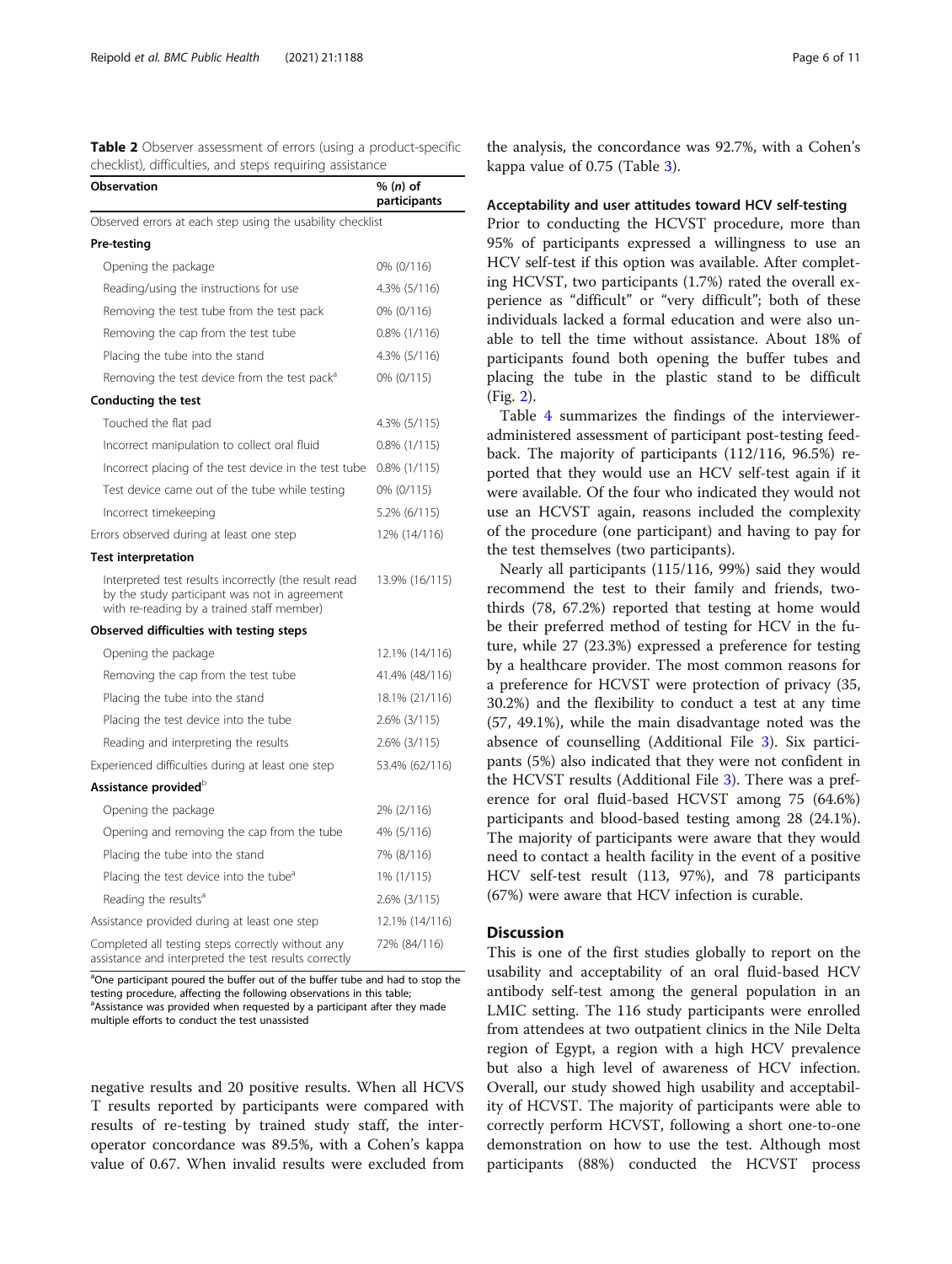|                        | Re-reading by a trained staff member |                 |         |                | Re-testing by a trained staff member |                 |         |
|------------------------|--------------------------------------|-----------------|---------|----------------|--------------------------------------|-----------------|---------|
| Participant assessment | <b>Positive</b>                      | <b>Negative</b> | Invalid | <b>Total</b>   | <b>Positive</b>                      | <b>Negative</b> | Invalid |
| Positive               | 13                                   | $\overline{4}$  |         | 18             | 15                                   | 3               | 0       |
| Negative               |                                      | 85              |         | 91             | 3                                    | 88              | 0       |
| Invalid                |                                      |                 |         | $\overline{4}$ |                                      | 3               | 0       |
| Unsure                 |                                      |                 | 0       | 2              |                                      |                 | 0       |
| Total                  | 21                                   | 91              | 3       | 115            | 20                                   | 95              | 0       |
| Concordance (%)        | 86%                                  |                 |         |                | 89.5%<br>92.7% <sup>a</sup>          |                 |         |
| Cohen's kappa          | 0.6                                  |                 |         |                | $0.75^{\text{a}}$                    |                 |         |
| Test failure rate      | 2.6%                                 |                 |         |                |                                      |                 |         |
| .                      |                                      |                 |         |                |                                      |                 |         |

<span id="page-6-0"></span>Table 3 Assessment of inter-reader (left panel) and inter-operator (right panel) concordance

<sup>a</sup>Excluding invalid results

without any mistakes and interpreted the results correctly, more than half (53.4%) were observed to have difficulties with at least one step, and some participants (12%) requested assistance (four required assistance with more than one step in the testing process). The most common errors were incorrect handling of the test device (i.e., a participant touched the flat pad), incorrect timekeeping, and misinterpretation of test results. The most frequently observed difficulties related to removing the cap from the test tube and sliding the tube into the stand.

Our findings are broadly consistent with those from earlier, comparable studies of HIVST [\[30](#page-9-0)–[33\]](#page-10-0). In a 2014 study of the usability of five different HIV self-test devices in unsupervised settings in Kenya, Malawi, and South Africa, 15% of participants made more than one error with an oral fluid self-test [[34](#page-10-0)]. Similar user errors and difficulties have been reported in other HIVST studies [[12](#page-9-0), [13,](#page-9-0) [28\]](#page-9-0), especially with early prototype test kits and instructions for use that were not yet optimized for self-testing [[30\]](#page-9-0). The most common errors with oral fluid HIVST kits were incorrect swabbing of the gums and misinterpretation of the results, particularly those with faint positive lines. With blood-based HIVST kits, difficulties in sample collection were documented in 5 to 31% of participants, especially among those from highrisk populations [[12,](#page-9-0) [31\]](#page-9-0). Generally, fewer user errors were reported when there was in-person observation, video recording of participants, provision of additional training, or direct supervision [\[12](#page-9-0)].

In the present study, overall inter-reader agreement was 86%, with a Cohen's kappa value of 0.6. Three participants yielded invalid self-test results, although they had all collected their sample correctly and read the results after waiting for the appropriate length of time (Additional File [2](#page-8-0)). Five participants reported positive test results as negative and four reported negative results as positive. More than half of these misinterpretations (5 out of 9) were among participants with low levels of education or literacy (Additional File [2\)](#page-8-0). The two participants who were unable to interpret their test results were both aged more than 60 years and had only received primary school education. The inter-operator concordance (i.e., comparing self-test results with the results of a rapid test performed by a provider) was 92.7%,

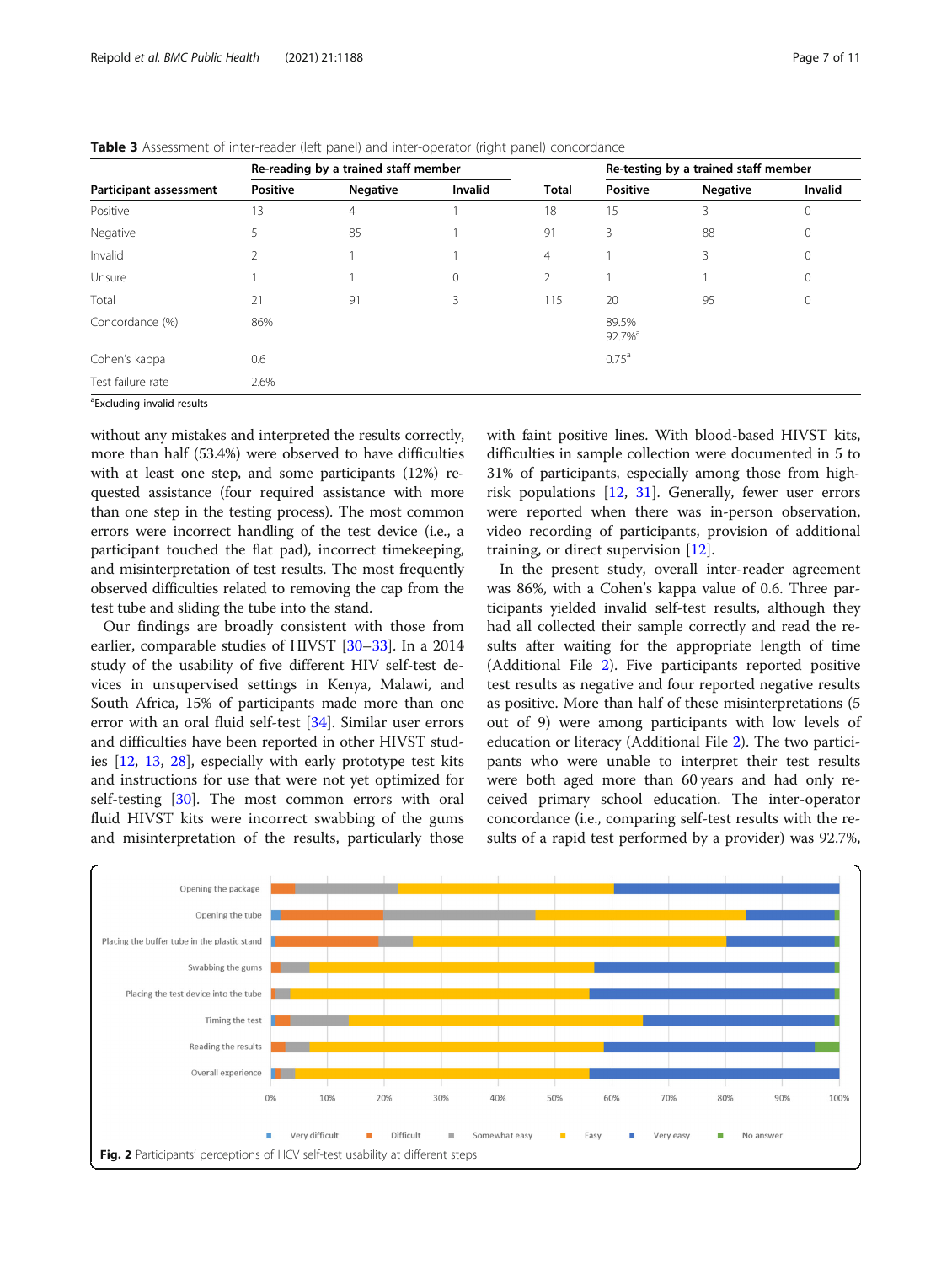<span id="page-7-0"></span>

| Table 4 Participant views and preferences regarding HCVST                         |                                     |
|-----------------------------------------------------------------------------------|-------------------------------------|
| Pre-test acceptability (before self-testing)                                      |                                     |
| Number (%) of eligible individuals who agreed to<br>participate and perform HCVST | 116/121<br>$(95.8\%)$               |
| Number (%) of participants who would use HCVST if it<br>were available            | 111/116<br>$(95.6\%)$               |
| Post-testing acceptability (after self-testing)                                   | Participants, n<br>(%)<br>n = 116   |
| Would use the HCVST again                                                         |                                     |
| Yes                                                                               | 112 (96.5%)                         |
| No                                                                                | 4 (3.4%)                            |
| Would recommend the HCVST to family members/friends                               |                                     |
| Yes                                                                               | 115 (99.1%)                         |
| No                                                                                | $1(0.9\%)$                          |
| Would take the test to family members/friends                                     |                                     |
| Yes                                                                               | 107 (92.2%)                         |
| No                                                                                | $1(0.9\%)$                          |
| Not sure                                                                          | $8(6.9\%)$                          |
| Preferences with regard to HCVST                                                  | Participants, n<br>(%)<br>$n = 116$ |
| Preferred approach to test for HCV in the future                                  |                                     |
| By myself at home                                                                 | 78 (67.2%)                          |
| By myself at a health center                                                      | 10 (8.6%)                           |
| In a community center by a healthcare worker                                      | 27 (23.3%)                          |
| In a screening campaign                                                           | $1(0.8\%)$                          |
| Preferred sample type                                                             |                                     |
| Prefer oral fluid-based test                                                      | 75 (64.6%)                          |
| Prefer blood-based test                                                           | 28 (24.1%)                          |
| No preference                                                                     | 13 (11.2%)                          |
| Steps they would take if the results of a self-test were positive                 |                                     |
| Contact a healthcare facility                                                     | 113 (97.4%)                         |
| Contact a pharmacy                                                                | $1(0.9\%)$                          |
| Perform a confirmatory test                                                       | $1(0.9\%)$                          |
| Seek advice from a family member/community                                        | $1(0.9\%)$                          |
| Do not know                                                                       | $0(0\%)$                            |
| Knowledge about HCV treatment                                                     |                                     |
| Know that HCV can be cured                                                        | 78 (67.2%)                          |
| Know that there is a treatment but not sure about<br>the cure                     | 27 (23.3%)                          |
| Not sure if there is treatment                                                    | 10 (8.69%)                          |
| There is no treatment or cure                                                     | $1(0.9\%)$                          |

with a Cohen's kappa value of 0.75. These values fall within the range of 85.4 to 100% and 0.28 to 0.99, respectively, reported in a previous systematic review of HIVST studies [\[13\]](#page-9-0). The pooled kappa value in this systematic review also showed comparable results for directly assisted (0.98, 95% CI 0.96–0.99) and unassisted HIVST (0.97, 0.96–0.98), suggesting that self-testers can perform HIVST as well as trained providers. In an HIVS T study with relatively low levels of agreement (kappa value 0.47, − 0.04 to 0.97), conducted in rural Zimbabwe, the study investigators attributed the poor performance to both low levels of literacy in the population tested and suboptimal instructions for use [[13](#page-9-0)]. While in our study the overall concordance rate was high, we found three false-negative and three false-positive results, indicating that additional support for self-testers may be needed in the initial phases of implementation.

There was a high level of pre- and post-test acceptability of HCVST in our study, consistent with reports for HIVST [\[10](#page-9-0), [12](#page-9-0)]. The majority of study participants rated the HCVST procedure as easy or very easy and stated that they would be willing to use a self-test again and recommend it to their friends and family. The most common reasons expressed for preferring to use a selftest were greater privacy and the possibility to perform a self-test at any time. The majority of participants were also aware of the need to contact health services for confirmatory viral load testing and to determine their eligibility for treatment. Although we used an oral fluidbased test, 24% of participants expressed a preference for blood-based assays. While the reasons for this preference were not sought in our study, extensive research into HIVST has shown that people express no clear preference for blood versus oral fluid HIVST kits. Some people express a preference for oral fluid tests because they are pain-free and easy to perform, while others prefer blood-based tests because of their perceived greater accuracy [[12](#page-9-0), [35](#page-10-0)–[37](#page-10-0)]. Recent WHO guidance on HIVST encourages country programs to offer a choice in the type of self-test kits offered and sample types collected, promote supplier diversity, and address the preferences of different population groups [\[11\]](#page-9-0). Further work is ongoing to assess the usability of blood-based self-tests for HCV.

This study has several limitations that must be considered when interpreting the findings. The sample size of 116 participants was small, and the study was based on the use of an oral fluid test only. The findings may therefore not be generalizable to the larger HCVinfected population in the community in Egypt, or to other sample types. About 75% of the participants enrolled in this study had at least completed secondary school, however, education and literacy levels in other rural populations in Egypt may be lower. The rates of errors and difficulties with self-testing procedure could be higher in populations with lower educational levels. The provision of an initial in-person demonstration for all participants in this study, combined with the observation of participants during the HCVST process and availability of assistance, may also have influenced how the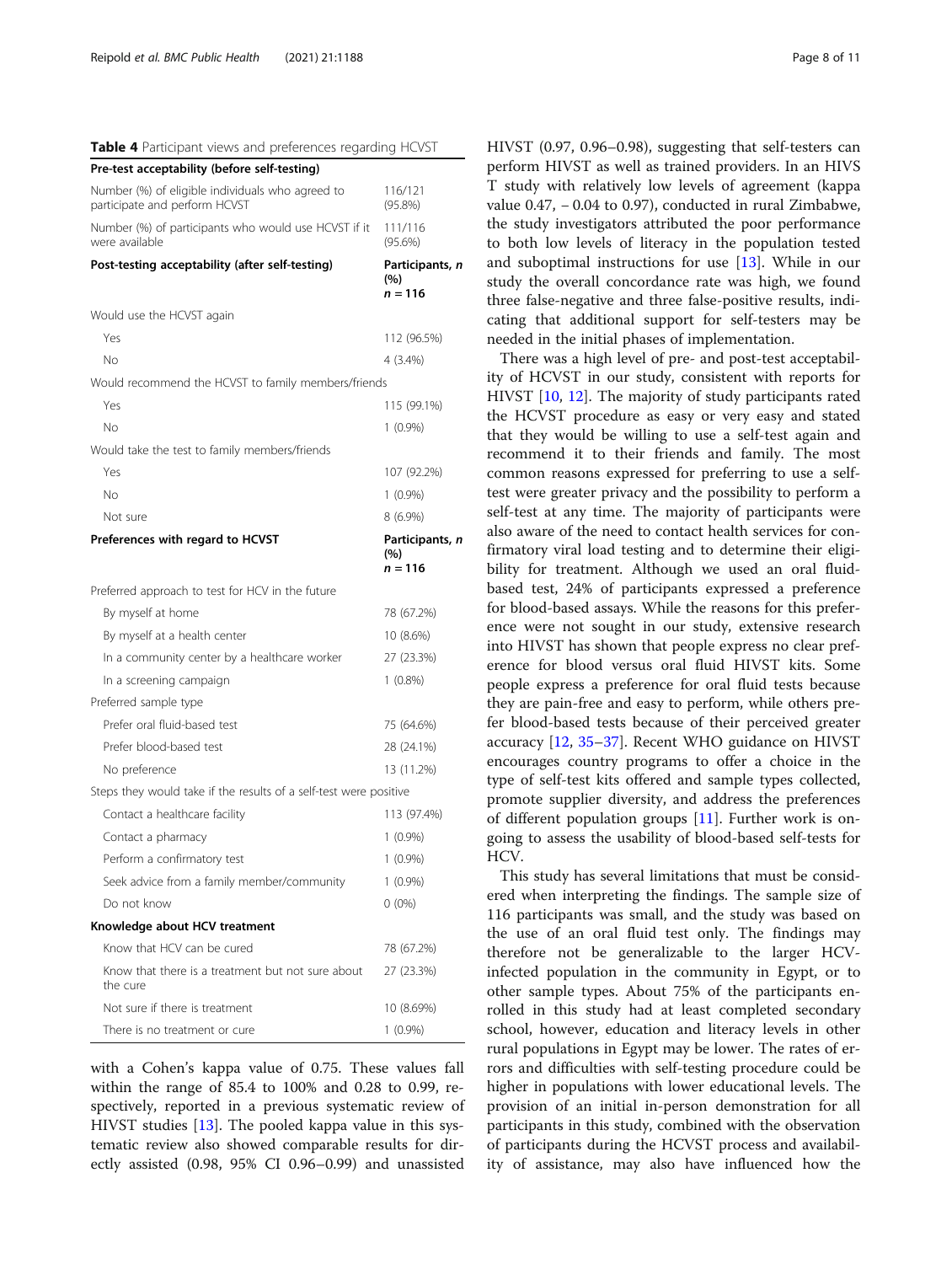<span id="page-8-0"></span>HCVST procedure was conducted, resulting in fewer errors and difficulties. Egypt has a well-established, effective, and free national HCV testing, care, and treatment program [\[3](#page-9-0)]. High levels of awareness about this disease and ready access to confirmatory testing and treatment in Egypt is likely to have contributed to higher levels of acceptability than in settings and populations without such a program. For example, a recent study among PWID in the UK found a lower acceptability of HCVST; perceived barriers in access to confirmatory testing and treatment, as well as a lack of post-testing counselling and the need to cope with test results in isolation, were among the key concerns expressed [\[17](#page-9-0)].

What are the implications of our findings for future HCVST implementation projects in other countries and settings? First, there is a need to minimize errors and difficulties related to self-testing, by simplifying test procedures, improving test devices, optimizing instructions for use, and providing support tools. This may include the use of instructional videos as well as virtual and even in-person assistance for some individuals or populations, for example those with low literacy levels. Additional support tools to accompany further roll-out of HCVST and linkage to care may include telephone hotlines, interactive resources in social media, and mobile apps. Such tools have been developed and successfully imple-mented during the roll-out of HIVST [\[8](#page-9-0), [11](#page-9-0)].

Self-testing provides a convenient alternative to provider-delivered testing, however, its higher cost, lack of face-to-face counselling and poor linkage and access to further care may be important barriers to HCVST implementation. Although randomized clinical trials have shown that HIVST can achieve linkage rates comparable with standard testing following a reactive result [\[11](#page-9-0)], HCV diagnosis requires a two-step process, with viral load confirmation following positive serology test result, and HCVST will require specific strategies and messaging to promote linkage to care.

In addition to the four other recently completed HCVST studies that used the same protocol as this study, in high-risk populations in Vietnam, China, Georgia, and Kenya, there is a need to evaluate a range of oral fluid- and blood-based HCVST assays in different populations and settings. Additional studies are needed to compare the HCVST approach with other community- and facility-based HCV testing to identify the optimal positioning of self-testing for promoting access to testing and treatment.

Overall, our small pilot study demonstrated the feasibility of assisted self-testing for HCV in a general population sample from a semi-rural setting in the high HCV prevalence Nile Delta region. Importantly, this study does not inform the wider acceptability and applicability of HCVST to the generalised HCV epidemic in Egypt.

There has already been a substantial investment in HCV case-finding as part of the national HCV programme in Egypt, with more than 60 million people tested through the recent national campaign, demonstrating the feasibility and success of a comprehensive population-wide screening approach to achieve disease elimination. However, HCVST may still have a potential role to play in promoting access to testing among those not yet reached. This could include young people, college students, and certain marginalized populations, such as MSM and PWID, who may not wish to test through existing testing services, or those with limited geographic access to healthcare facilities.

#### Abbreviations

ALPC: Association of liver patient care; DAA: Direct-acting antiviral; FIND: Foundation for innovative new diagnostics; HCVST: Hepatitis C virus self-test; HIV: Human immunodeficiency virus; HIVST: HIV self-test; LMIC: Lowand middle-income country; MSM: Men who have sex with men; PWID: People who inject drugs; RDT: Rapid diagnostic test; WHO: World health organization

#### Supplementary Information

The online version contains supplementary material available at [https://doi.](https://doi.org/10.1186/s12889-021-11169-x) [org/10.1186/s12889-021-11169-x](https://doi.org/10.1186/s12889-021-11169-x).

Additional file 1: Supplementary Fig. 1. Manufacturer's instructions for use in Arabic and in pictures. Images showing instructions for use, in Arabic and in pictures.

Additional file 2: Supplementary text: Data collection forms.. Screening log. Baseline questionnaire. Checklist for the self-testing process. Post-test questionnaire

Additional file 3: Supplementary Table 1. Additional perceptions on HCV self-testing. Additional responses of participants about their opinions of HCV self-testing

Additional file 4: Supplementary Table 2. Discordances in results reported by participants and results obtained by re-reading (interpreted by the trained staff) and re-testing (with professional use kit, by the trained staff). Table showing discordances in results reported by participants and results obtained by re-reading and re-testing by trained staff.

#### Acknowledgements

We would like to acknowledge the study participants and all the staff involved, including Linda Adly, Mona Attia, Doaa Ebada, Alaa Elmetwaly, Mona Elsaied, Safa Farahat, Aliaa Omar, and Sara Shoman. We would also like to acknowledge the device manufacturer, OraSure Inc., for the donation of the test devices and Rachel Baggaley, Niklas Luhmann, and Emmanuel Fajardo for their comments and review of the study protocol and this manuscript. Editorial services were provided by Adam Bodley.

#### Authors' contributions

EIR and PE designed and conceptualized the study. EIR and EBA developed the protocol and data collection tools. MJ, CCJ and PE critically reviewed the protocol and study tools. AF, AE, RS coordinated data collection process under the supervision of GS. EIR conducted data analysis. All authors were involved in the drafting of the manuscript and gave their approval on the final version.

#### Funding

This work was funded through a Unitaid grant to FIND (HEAD-Start).

#### Availability of data and materials

The datasets used and/or analysed during the current study are available from the corresponding author on reasonable request.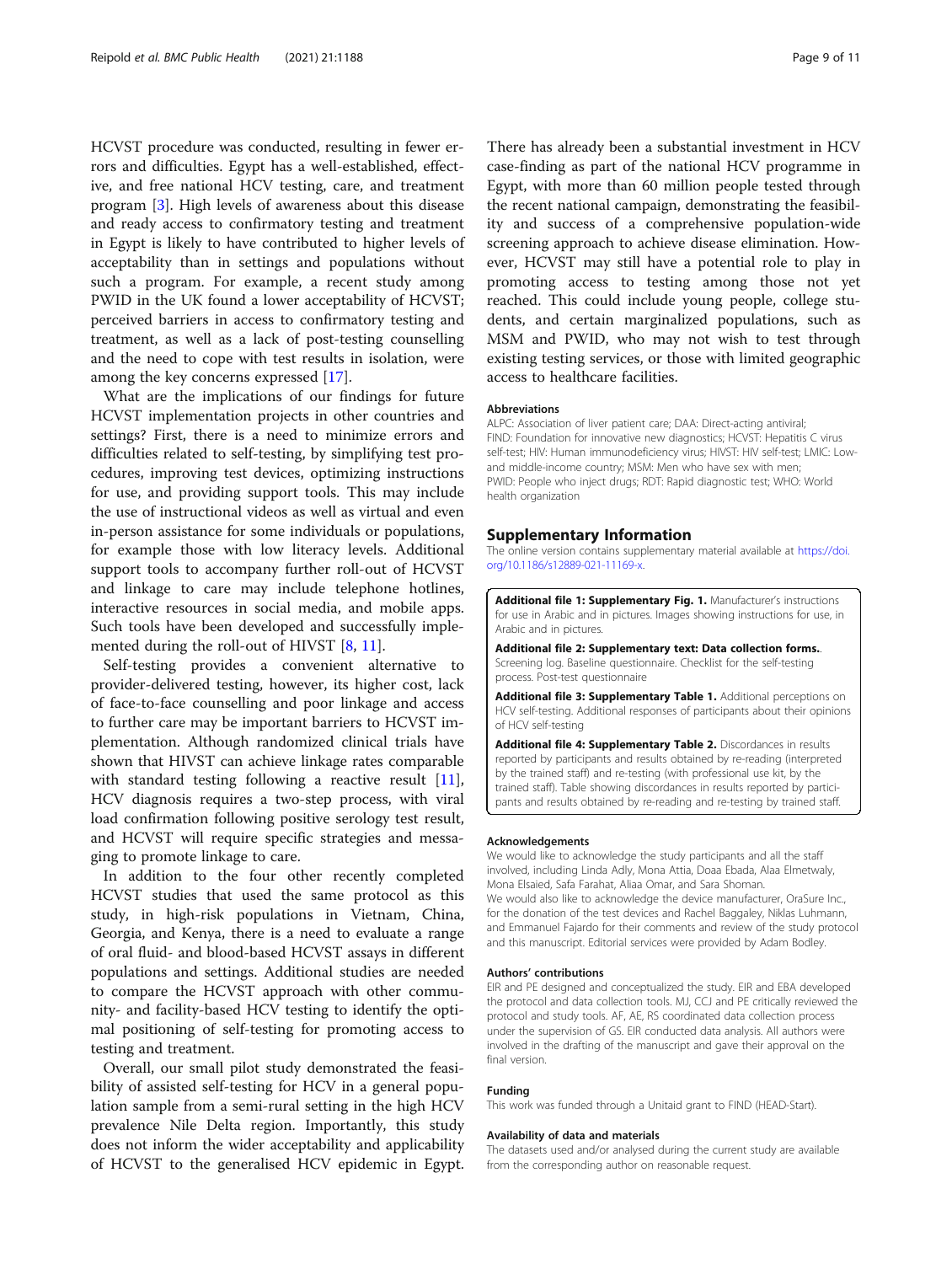#### <span id="page-9-0"></span>Declarations

#### Ethics approval and consent to participate

The study has been conducted in accordance with the Declaration of Helsinki. The protocol was reviewed and approved by the Medical Research Ethics Committee of Mansoura University. Appropriate information about the study goals, procedures, and test devices used in the study was provided to all participants. All participants gave their written informed consent to participate. Any participants who had a reactive result were referred for viral load confirmatory testing, assessment, and treatment evaluation, in accordance with national protocols.

#### Consent for publication

Not applicable.

#### Competing interests

The authors declare that they have no competing interests.

#### Author details

<sup>1</sup> FIND, Geneva, Switzerland. <sup>2</sup> Egyptian Liver Research Institute and Hospital (ELRIAH), Mansoura, Egypt. <sup>3</sup>Association of Liver Patient Care (ALPC), Mansoura, Egypt. <sup>4</sup>Tropical Medicine Department, Port Said University, Port Said, Egypt. <sup>5</sup>Department of Global HIV, Hepatitis and STI Programmes, World Health Organization, Geneva, Switzerland. <sup>6</sup>Internal Medicine Department, Mansoura University, Mansoura, Egypt.

# Received: 25 January 2021 Accepted: 28 May 2021<br>Published online: 22 June 2021

#### References

- 1. Progress report on HIV, viral hepatitis and sexually transmitted infections 2019: accountability for the global health sector strategies, 2016-2021. Geneva: World Health Organization; 2019. [https://apps.who.int/iris/handle/1](https://apps.who.int/iris/handle/10665/324797) [0665/324797](https://apps.who.int/iris/handle/10665/324797). Accessed Feb 2021.
- 2. Global health sector strategy on viral hepatitis 2016-2021. Geneva: World Health Organization; 2020. [http://apps.who.int/iris/bitstream/handle/1](http://apps.who.int/iris/bitstream/handle/10665/246177/WHO-HIV-2016.06-eng.pdf?sequence=1) [0665/246177/WHO-HIV-2016.06-eng.pdf?sequence=1.](http://apps.who.int/iris/bitstream/handle/10665/246177/WHO-HIV-2016.06-eng.pdf?sequence=1) Accessed Feb 2021.
- 3. Waked I, Esmat G, Elsharkawy A, El-Serafy M, Abdel-Razek W, Ghalab R, et al. Screening and treatment program to eliminate hepatitis C in Egypt. N Engl J Med. 2020;382(12):1166–74. <https://doi.org/10.1056/NEJMsr1912628>.
- 4. Guidelines on hepatitis B and C testing. Geneva: World Health Organization; 2017. [http://apps.who.int/iris/bitstream/handle/10665/254621/978924154](http://apps.who.int/iris/bitstream/handle/10665/254621/9789241549981-eng.pdf?sequence=1) [9981-eng.pdf?sequence=1.](http://apps.who.int/iris/bitstream/handle/10665/254621/9789241549981-eng.pdf?sequence=1) Accessed Feb 2021.
- 5. Easterbrook PJ. WHO guidelines development group. WHO to test and how to test for chronic hepatitis C infection - 2016 WHO testing guidance for low- and middle-income countries. J Hepatol. 2016;65(1 Suppl):S46–66. <https://doi.org/10.1016/j.jhep.2016.08.002>.
- 6. Oru E, Trickey A, Shirali R, Kanters S, Easterbrook P. Decentralization, integration, and task-shifting in hepatitis C virus infection testing and treatment: a global systematic review and meta-analysis. Lancet Glob Health. 2021; 9(4):e431–45. [https://doi.org/10.1016/S2214-109X\(20\)30505-2.](https://doi.org/10.1016/S2214-109X(20)30505-2)
- Peeling RW, Boeras DI, Marinucci F, Easterbrook P. The future of viral hepatitis testing: innovations in testing technologies and approaches. BMC Infect Dis. 2017;17(Suppl 1):699. [https://doi.org/10.1186/s12879-017-2775-0.](https://doi.org/10.1186/s12879-017-2775-0)
- 8. Guidelines on HIV self-testing and partner notification. In: Supplement to consolidated guidelines on HIV testing services. Geneva: World Health Organization; 2016. [http://apps.who.int/iris/bitstream/10665/251655/1/](http://apps.who.int/iris/bitstream/10665/251655/1/9789241549868-eng.pdf?ua=1) [9789241549868-eng.pdf?ua=1](http://apps.who.int/iris/bitstream/10665/251655/1/9789241549868-eng.pdf?ua=1).
- Johnson CC, Kennedy C, Fonner V, Siegfried N, Figueroa C, Dalal S, et al. Examining the effects of HIV self-testing compared to standard HIV testing services: a systematic review and meta-analysis. J Int AIDS Soc. 2017;20(1): 21594. <https://doi.org/10.7448/IAS.20.1.21594>.
- 10. Figueroa C, Johnson C, Verster A, Baggaley R. Attitudes and acceptability on HIV self-testing among key populations: a literature review. AIDS Behav. 2015;19(11):1949–65. [https://doi.org/10.1007/s10461-015-1097-8.](https://doi.org/10.1007/s10461-015-1097-8)
- 11. Consolidated guidelines on HIV testing services. Geneva: World Health Organization; 2019. [https://apps.who.int/iris/rest/bitstreams/1313903/](https://apps.who.int/iris/rest/bitstreams/1313903/retrieve) retrieve
- 12. Jamil M, Eshun-Wilson I, et al. Effectiveness of HIVST Distribution Models in the General Population in SSA: A Systematic Review. THPEC104. ICASA 2019
- 13. Figueroa C, Johnson CC, Ford N, Sands A, Dalal S, Meurant R, et al. Reliability of HIV rapid diagnostic tests for self-testing compared with testing by health-care workers: a systematic review and meta-analysis. Lancet HIV. 2018;5(6):e277–90. [https://doi.org/10.1016/S2352-3018\(18\)3](https://doi.org/10.1016/S2352-3018(18)30044-4)
- 14. Tahlil KM, Ong JJ, Rosenberg NE, Tang W, Conserve DF, Nkengasong S, et al. Verification of HIV self-testing use and results: a global systematic review. AIDS Patient Care STDs. 2020;34(4):147–56. [https://doi.org/10.1089/apc.2019.](https://doi.org/10.1089/apc.2019.0283) [0283](https://doi.org/10.1089/apc.2019.0283).

[0044-4.](https://doi.org/10.1016/S2352-3018(18)30044-4)

- 15. Global AIDS Monitoring 2021: indicators for monitoring the 2016 United Nations Political Declaration on Ending AIDS. Geneva: UNAIDS; 2020. [https://](https://www.unaids.org/sites/default/files/media_asset/global-aids-monitoring_en.pdf) [www.unaids.org/sites/default/files/media\\_asset/global-aids-monitoring\\_en.](https://www.unaids.org/sites/default/files/media_asset/global-aids-monitoring_en.pdf) [pdf](https://www.unaids.org/sites/default/files/media_asset/global-aids-monitoring_en.pdf). Accessed June 2021.
- 16. Consolidated guidelines on HIV testing services for a changing epidemic. Geneva: World Health Organization; 2019. [https://apps.who.int/iris/rest/](https://apps.who.int/iris/rest/bitstreams/1261990/retrieve) [bitstreams/1261990/retrieve](https://apps.who.int/iris/rest/bitstreams/1261990/retrieve).
- 17. Guise A, Witzel TC, Mandal S, Sabin C, Rhodes T, Nardone A, et al. A qualitative assessment of the acceptability of hepatitis C remote self-testing and self-sampling amongst people who use drugs in London, UK. BMC Infect Dis. 2018;18(1):281. [https://doi.org/10.1186/s12879-018-3185-7.](https://doi.org/10.1186/s12879-018-3185-7)
- Kimble MC, Stafylis C, Treut P, Saab S, Klausner JD. Clinical evaluation of a hepatitis C antibody rapid immunoassay on self-collected oral fluid specimens. Diagn Microbiol Infect Dis. 2019;95(2):149–51. [https://doi.org/1](https://doi.org/10.1016/j.diagmicrobio.2019.05.010) [0.1016/j.diagmicrobio.2019.05.010](https://doi.org/10.1016/j.diagmicrobio.2019.05.010).
- 19. Liu L, Zhang M, Hang L, Kong F, Yan H, Zhang Y, et al. Evaluation of a new point-of-care oral anti-HCV test for screening of hepatitis C virus infection. Virol J. 2020;17(1):14. [https://doi.org/10.1186/s12985-020-1293-7.](https://doi.org/10.1186/s12985-020-1293-7)
- 20. Frank C, Mohamed MK, Strickland GT, Lavanchy D, Arthur RR, Magder LS, et al. The role of parenteral antischistosomal therapy in the spread of hepatitis C virus in Egypt. Lancet. 2000;355(9207):887–91. [https://doi.org/10.1](https://doi.org/10.1016/S0140-6736(99)06527-7) [016/S0140-6736\(99\)06527-7](https://doi.org/10.1016/S0140-6736(99)06527-7).
- 21. Ministry of Health and Population (Egypt), El-Zanaty and Associates (Egypt) and ICF International. Egypt Health Issues Survey 2015. Cairo; 2015. [https://](https://www.unicef.org/egypt/media/521/file/eg_EHIS_2015.pdf) [www.unicef.org/egypt/media/521/file/eg\\_EHIS\\_2015.pdf.](https://www.unicef.org/egypt/media/521/file/eg_EHIS_2015.pdf)
- 22. Ministry of Health and Population (Egypt). Plan of Action for the Prevention, Care & Treatment of Viral Hepatitis. Egypt 2014-2018. Cairo; 2012.
- 23. Abdel-Razek W, Hassany M, El-Sayed MH, El-Serafy M, Doss W, Esmat G, et al. Hepatitis C virus in Egypt: interim report from the World's largest National Program. Clin Liver Dis (Hoboken). 2020;14(6):203–6. [https://doi.](https://doi.org/10.1002/cld.868) [org/10.1002/cld.868.](https://doi.org/10.1002/cld.868)
- 24. Shiha G, Soliman R, Mikhail N, Easterbrook P. An educate, test and treat model towards elimination of hepatitis C infection in Egypt: feasibility and effectiveness in 73 villages. J Hepatol. 2020;72(4):658–69. [https://doi.org/10.1](https://doi.org/10.1016/j.jhep.2019.11.004) 016/j.jhep.2019.11.004
- 25. Waked I, Esmat G, Elsharkawy A, El-Serafy M, Abdel-Razek W, Ghalab R, et al. Screening and treatment program to eliminate hepatitis C in Egypt. N Engl J Med. 2020;382(12):1166–74. <https://doi.org/10.1056/NEJMsr1912628>. PMID: 32187475.
- 26. Chevaliez S, Poiteau L, Rosa I, Soulier A, Roudot-Thoraval F, Laperche S, et al. Prospective assessment of rapid diagnostic tests for the detection of antibodies to hepatitis C virus, a tool for improving access to care. Clin Microbiol Infect. 2016;22(5):459.e1–6.
- 27. World Health Organization Prequalification of In Vitro Diagnostics. Public report. Product: OraQuick HCV Rapid Antibody Test Kit. Geneva: World Health Organization; 2017. [https://www.who.int/diagnostics\\_laboratory/eva](https://www.who.int/diagnostics_laboratory/evaluations/pq-list/hcv/170301_final_pq_report_PQDx_0244_055_00.pdf) [luations/pq-list/hcv/170301\\_final\\_pq\\_report\\_PQDx\\_0244\\_055\\_00.pdf.](https://www.who.int/diagnostics_laboratory/evaluations/pq-list/hcv/170301_final_pq_report_PQDx_0244_055_00.pdf) Accessed Mar 2021.
- 28. Majam M, Mazzola L, Rhagnath N, Lalla-Edward ST, Mahomed R, Venter WDF, et al. Usability assessment of seven HIV self-test devices conducted with lay-users in Johannesburg, South Africa. PLoS One. 2020;15(1): e0227198. <https://doi.org/10.1371/journal.pone.0227198>.
- 29. Landis JR, Koch GG. The measurement of observer agreement for categorical data. Biometrics. 1977;33(1):159–74. [https://doi.org/10.2307/2529310.](https://doi.org/10.2307/2529310)
- 30. Lee VJ, Tan SC, Earnest A, Seong PS, Tan HH, Leo YS. User acceptability and feasibility of self-testing with HIV rapid tests. J Acquir Immune Defic Syndr. 2007 Aug 1;45(4):449–53. <https://doi.org/10.1097/QAI.0b013e318095a3f3>.
- 31. Gresenguet G, Longo DJ, Tonen-Wolyec S, Mbouma Bouassa RS, Belec L. Acceptability and usability evaluation of finger-stick whole blood HIV selftest as an HIV screening tool adapted to the general public in the Central African Republic. Open AIDS J. 2017;11(1):101–18. [https://doi.org/10.2174/1](https://doi.org/10.2174/1874613601711010101) [874613601711010101](https://doi.org/10.2174/1874613601711010101).